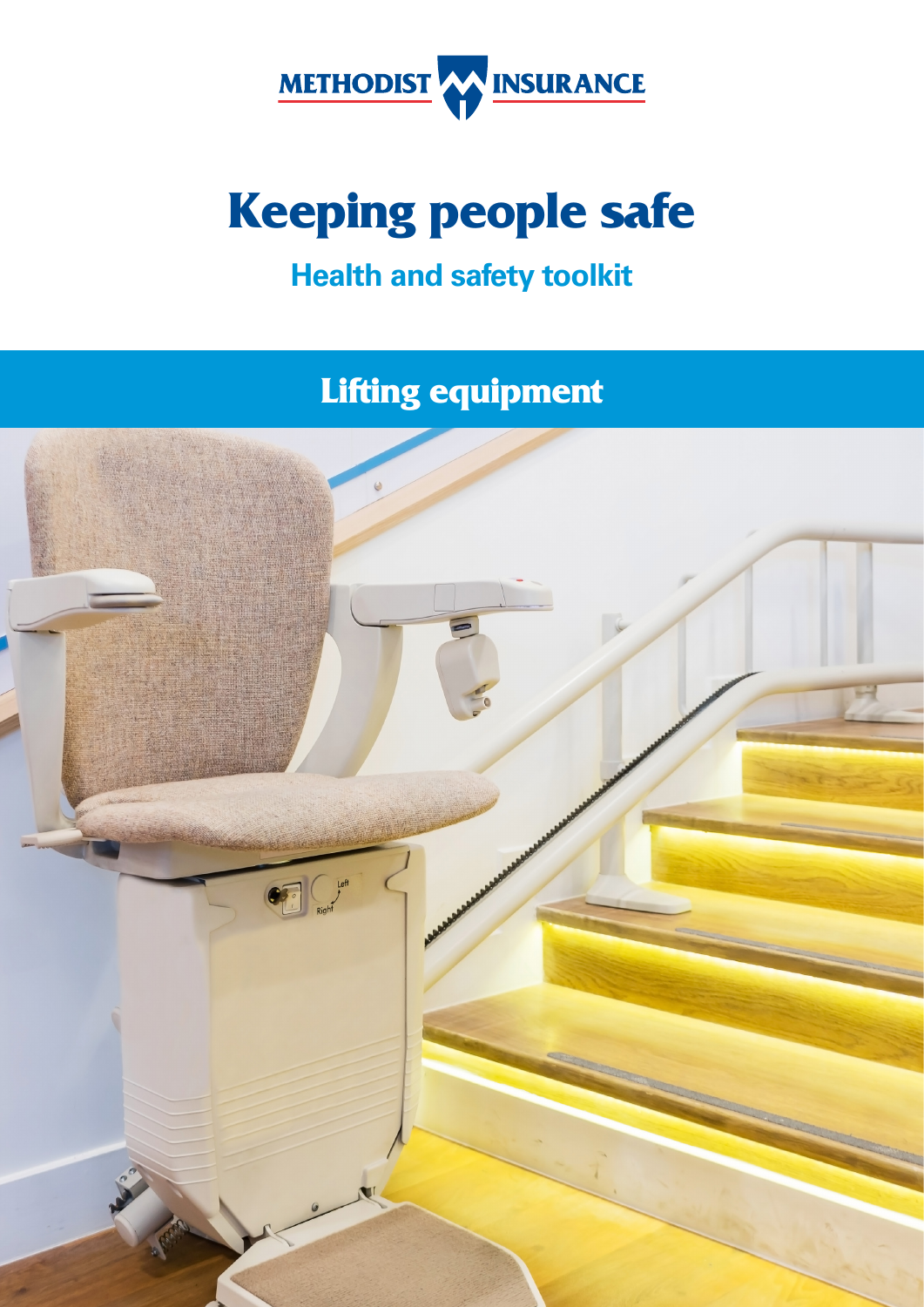### **Lifting equipment**

In an industrial setting, lifting equipment such as, cranes, forklifts, lifts and hoists are easy to identify. Spotting similar equipment in a church may not be so immediately obvious.

However, some churches have lifting equipment including chair and passenger lifts, dumb waiters, hoists, cherry pickers and other equipment associated with construction work.

### **Legal requirements**

Generally, if someone is injured you may need to show that you have met your duty of care. You may have to comply with more specific health and safety law including the Lifting Operations and Lifting Equipment Regulations. If you are an employer or have control of lifting equipment you must comply with these.

Under these Regulations, you will need to make sure that lifting equipment is:

- sufficiently strong, stable and suitable for its intended use
- positioned or installed to prevent people being injured for example, from being struck by a load
- clearly marked with appropriate safety information, e.g. safe working load limits etc.

Some lifting equipment and accessories may need to be thoroughly examined before they are used for the first time. Thereafter, all lifting equipment may need to be thoroughly examined at specified periods. These examinations must be completed by someone who is competent, having the necessary skills, knowledge and experience to complete the work. Where those completing the examination advise that there is a defect in the equipment which could cause danger, the equipment must not be used until it is put right.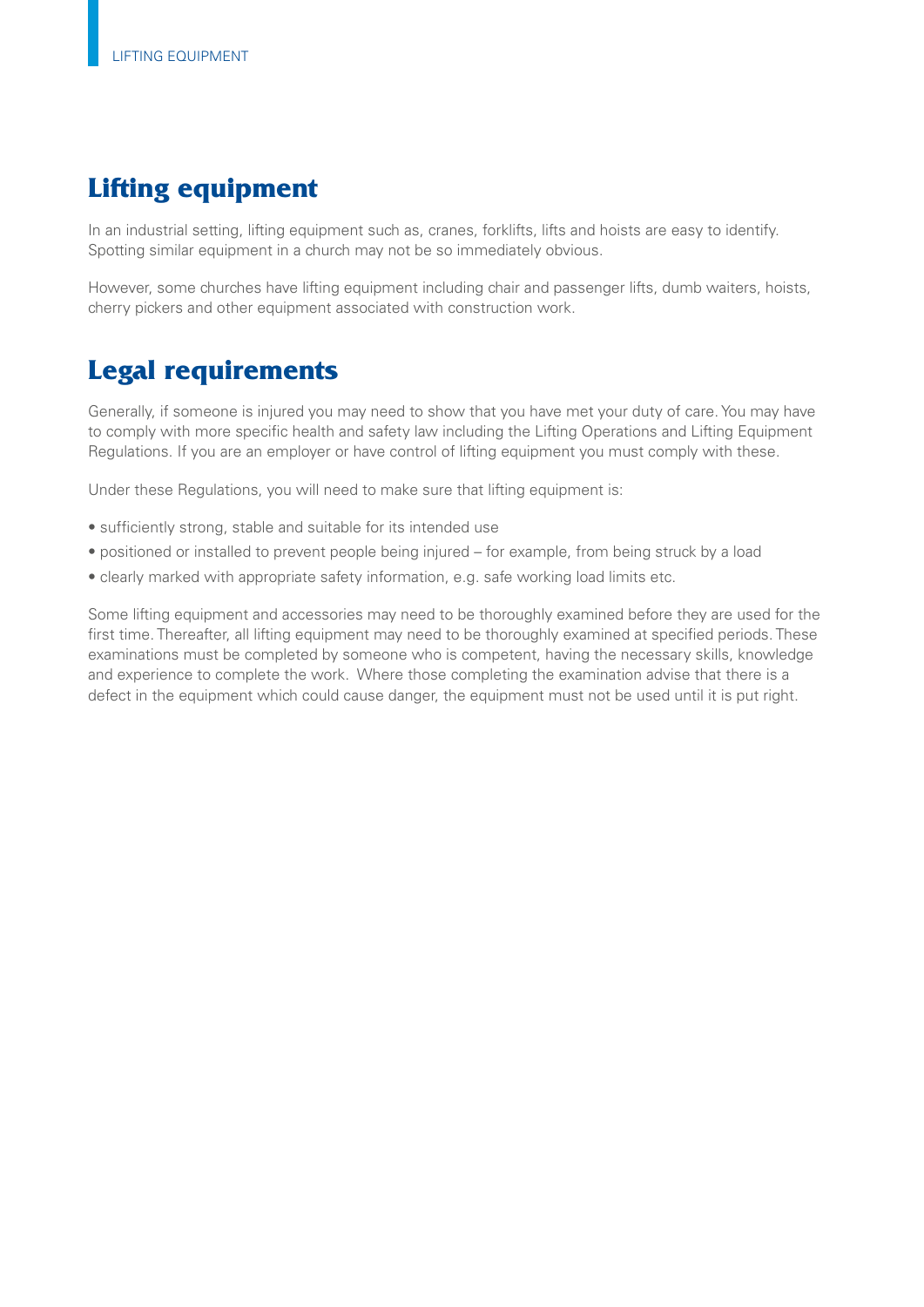### **Hazards to look out for\***

Typical hazards include:

- people or their clothing coming into contact with pulleys and chains
- sharp edges or points and rough surfaces
- damaged parts (e.g. badly worn chains; kinked, twisted or frayed ropes)
- overloading with loads that are too heavy or exceed safe working limits
- slip and trip hazards, or other obstructions in the vicinity of lifting equipment
- poor or no maintenance.

### **Precautions you can take\***

Typical precautions include:

- checking all equipment is complete, with all necessary safeguards ftted, and free from obvious defects
- checking that surrounding areas are kept clean and tidy, free from obstructions or slips and trips hazards, and are well lit
- maintaining the equipment properly
- arranging for the required examinations to be completed
- ensuring that anyone who uses the equipment is provided with any necessary information and training where this is needed to ensure their safety.
- \* This list is not exhaustive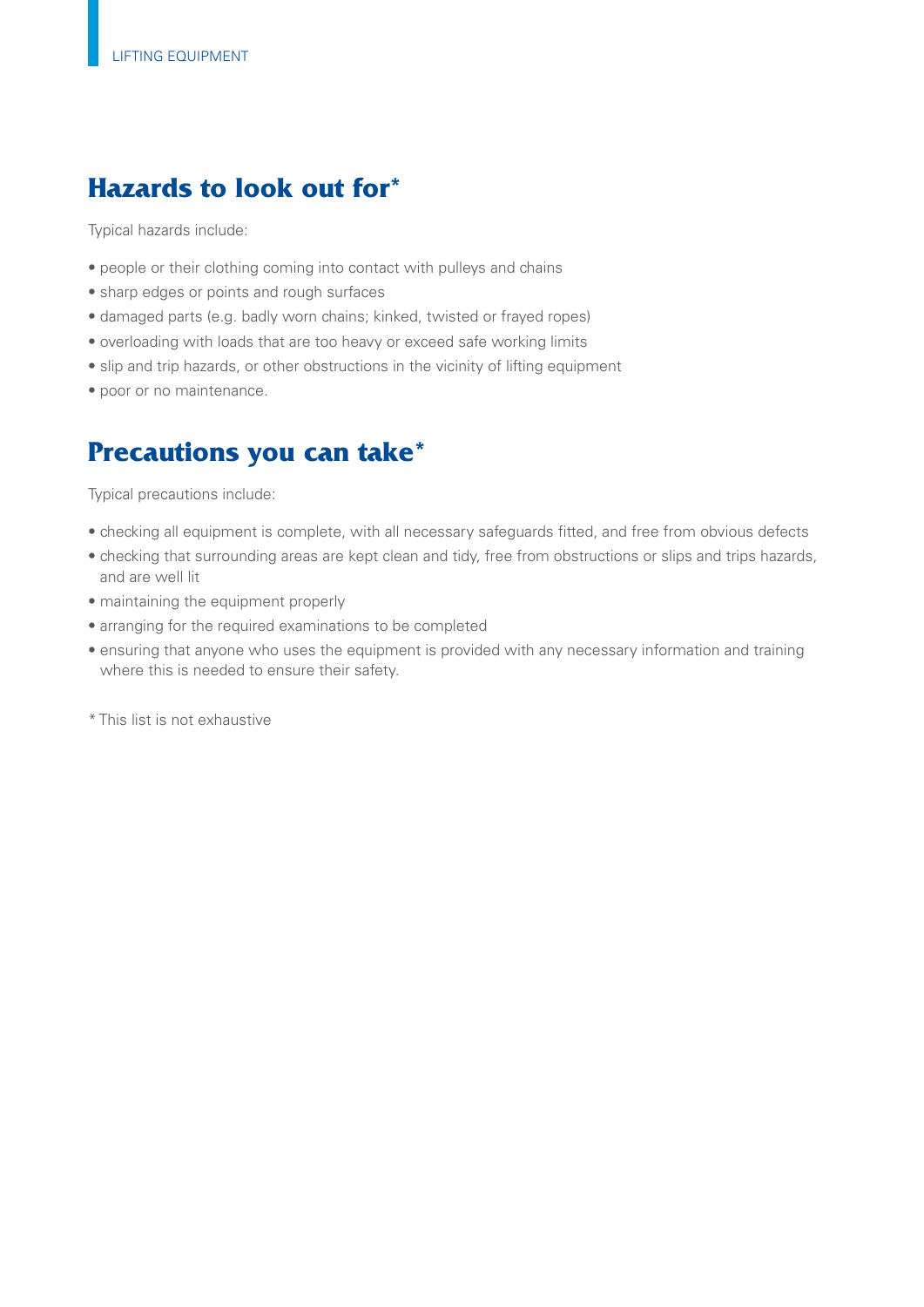### **Making a start**

| <b>Action</b>  |                                                                                                                                                                                           | Guidance                                                                                                                                                                                                                                                                                                                                                                                                         |
|----------------|-------------------------------------------------------------------------------------------------------------------------------------------------------------------------------------------|------------------------------------------------------------------------------------------------------------------------------------------------------------------------------------------------------------------------------------------------------------------------------------------------------------------------------------------------------------------------------------------------------------------|
| 1.             | <b>Identify all the lifting</b><br>equipment that is used in your<br>church.                                                                                                              | Broadly, lifting equipment includes any powered or non-<br>powered equipment for lifting or lowering loads. It would<br>include any attachments used for anchoring, fixing or<br>supporting loads (e.g. chains, eyebolts etc.).                                                                                                                                                                                  |
|                |                                                                                                                                                                                           | Remember, some items may not be immediately obvious,<br>particularly if they are no longer used or if their use is<br>infrequent.                                                                                                                                                                                                                                                                                |
|                |                                                                                                                                                                                           | Any redundant equipment should be decommissioned,<br>and made safe so that it cannot be used until it has been<br>removed. A warning sign or label should be displayed advising<br>that it should not be used and locked to prevent use. Where<br>appropriate, the key should be kept in a safe place where<br>others cannot access it.                                                                          |
| 2 <sub>1</sub> | <b>Check the precautions you</b><br>have taken are adequate.<br>If they are not, identify any<br>additional ones that are needed<br>and who will be responsible for<br>implementing them. | If you are an employer, you will need to complete formal risk<br>assessments. These should help plan for any lifting work and<br>decide if the precautions you have in place are adequate or if<br>others are needed.                                                                                                                                                                                            |
|                |                                                                                                                                                                                           | The precautions necessary will depend on the types of lifting<br>equipment you have at your church and your own particular<br>circumstances. These could include those necessary to stop<br>people being injured by:                                                                                                                                                                                             |
|                |                                                                                                                                                                                           | • moving parts of machinery<br>trapping in chains and pulleys<br>$\bullet$<br>• sharp edges or points<br>· defective or poorly maintained equipment or attachments<br>• equipment failure causing loads to drop.                                                                                                                                                                                                 |
|                |                                                                                                                                                                                           | In many cases, proper inspection, maintenance and use of the<br>equipment will prevent injuries from occurring.                                                                                                                                                                                                                                                                                                  |
| 3.             | <b>Ensure that the precautions</b><br>you have identified are taken<br>and remain effective, including<br>any maintenance and servicing<br>that may be required.                          | Preventing danger from the use of lifting equipment relies<br>heavily, on the integrity of the equipment and accessories<br>used.<br>As such, all equipment should be appropriately checked and<br>maintained to make sure it remains safe for use. Some<br>equipment may require simple pre-use and daily checks<br>or periodic inspection. Most equipment will need to be<br>thoroughly examined.<br>Continued |
|                | Make sure any pre-use checks,<br>inspections and thorough<br>examinations are carried out<br>where necessary.                                                                             |                                                                                                                                                                                                                                                                                                                                                                                                                  |
|                | Make a note of any checks or<br>inspections you make.                                                                                                                                     |                                                                                                                                                                                                                                                                                                                                                                                                                  |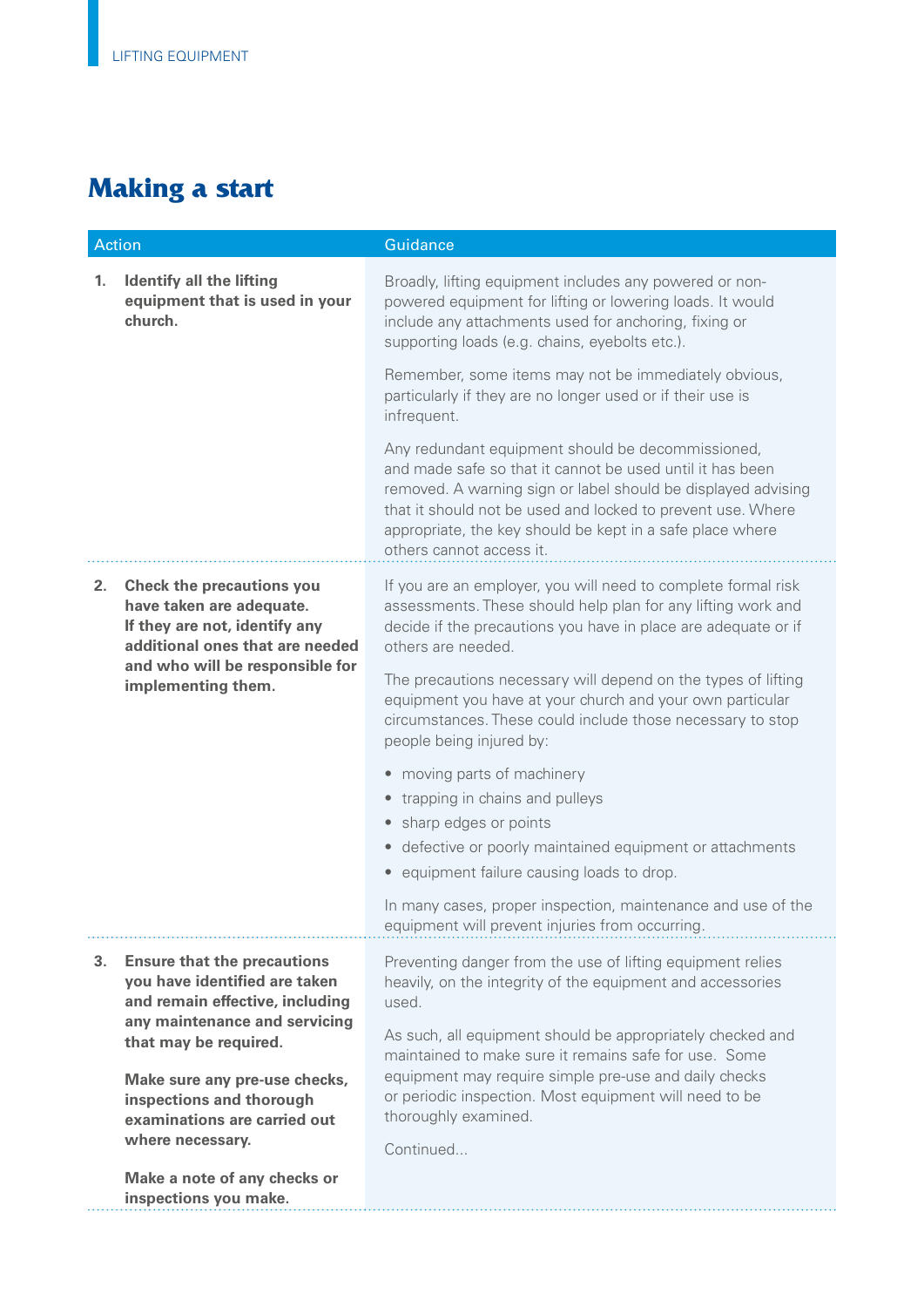#### Action **Guidance**

A thorough examination is a systematic and detailed examination of the equipment, including any safety-crucial parts. These need to be carried out at specifed times depending on the type of equipment. For example, some equipment might need this before they are used for the first time; after assembly and before use at a particular location; or in other circumstances (e.g. if it has been damaged; failed; been out of service for a long time; or where it has been altered).

Most equipment will need to be thoroughly examined regularly while it is in service. These should be conducted:

- • every 6 months for lifting equipment and accessories used to lift people
- every 6 months for all other lifting accessories
- every 12 months for all other lifting equipment.

However, this can be varied to reflect the level of risk associated with simple lifting equipment. Usually, this would be in accordance with a written examination scheme drawn up by a competent person. This could be quite a straightforward document, identifying (amongst other things) the parts of the equipment to be thoroughly examined and the frequency at which they should be examined. Where such a 'scheme' is prepared, you may need to ensure that it is reviewed by a competent person periodically; during any thorough examination itself; or where the risk associated with the equipment changes (e.g. following any incident).

A thorough examination must be carried out by someone who is competent. They must have appropriate practical/theoretical knowledge and experience of the lifting equipment being examined. However, this should not be the same person that carries out routine maintenance of the equipment as they would be responsible for assessing their own maintenance work.

They must also provide you with a written report (containing specified information) once they have completed any examination.

Where they report a serious defect to you, that equipment must not be used until this has been corrected. You may need to take additional precautions to ensure that the equipment is not used in these circumstances (e.g. locking equipment off and displaying adequate warning signs etc.).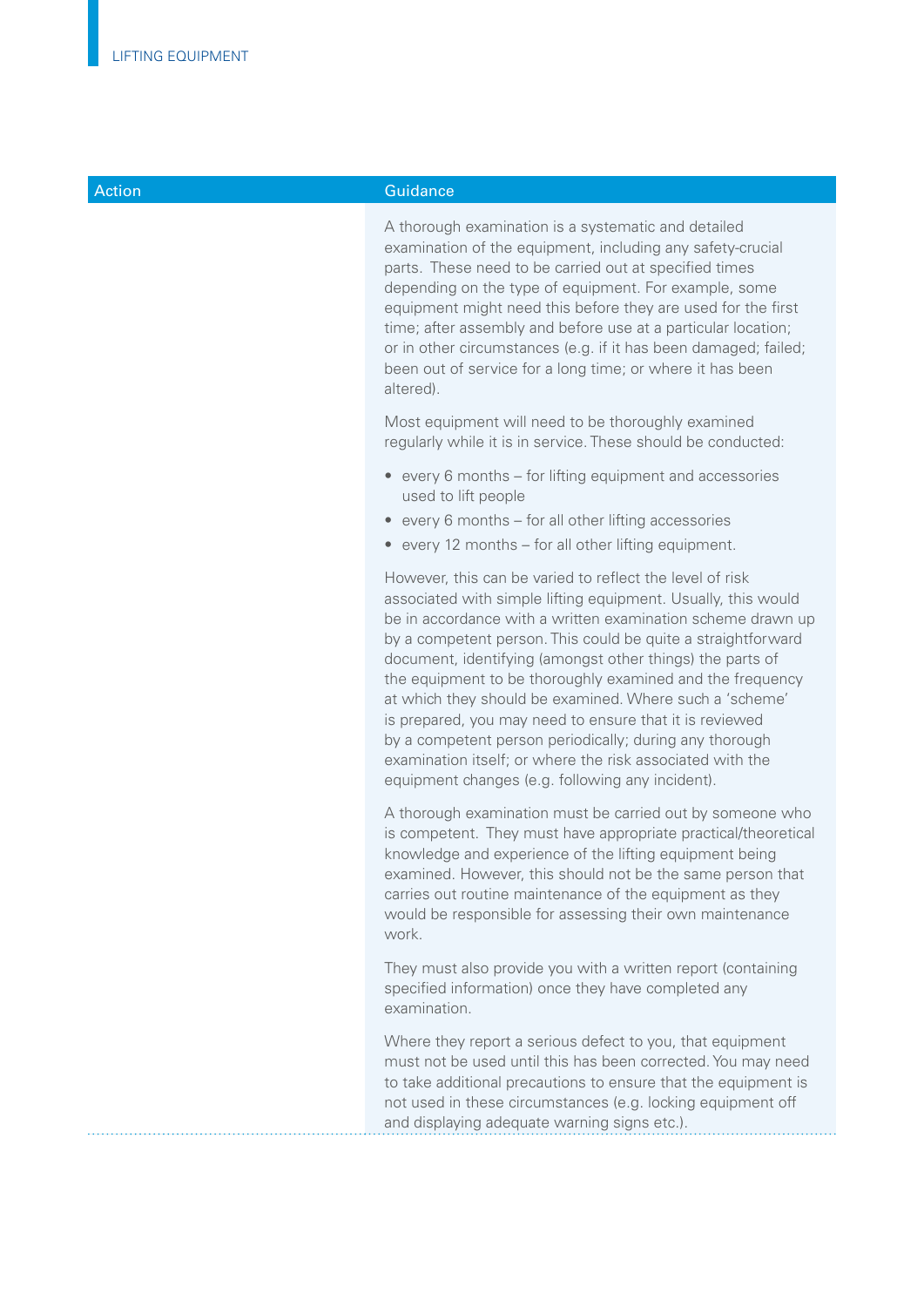| <b>Action</b> |                                                                                                                       | Guidance                                                                                                                                                                                                                                  |
|---------------|-----------------------------------------------------------------------------------------------------------------------|-------------------------------------------------------------------------------------------------------------------------------------------------------------------------------------------------------------------------------------------|
| 4.            | Make sure people using your<br>lifting equipment are provided<br>with any necessary information<br>and training.      | The level of information and training required will vary<br>depending on the type of equipment used and your<br>particular circumstances. If you have completed formal risk<br>assessments, these will help you decide what is necessary. |
|               | <b>Make a note of any information</b><br>or training that is provided to<br>individuals.                              | Generally, for many small churches where straightforward<br>lifting equipment is used, simple instruction on how to use<br>the equipment safely and report defects promptly would be<br>sufficient.                                       |
|               |                                                                                                                       | However, where more sophisticated equipment is used, more<br>specialist training may be required.                                                                                                                                         |
| 5.            | <b>Document your arrangements</b><br>and responsibilities for the safe<br>use of lifting equipment at your<br>church. | If you have prepared a health and safety policy, record these<br>as part of it. You can use our Church Health and Safety Policy<br>template if you haven't done this and need one to comply with<br>health and safety law.                |
|               | Keep the notes you have made<br>in the steps above.                                                                   | You should keep the reports of any thorough examinations and<br>other documents (such as, the current record of inspection)<br>either in hard copy form or electronically at your church.                                                 |